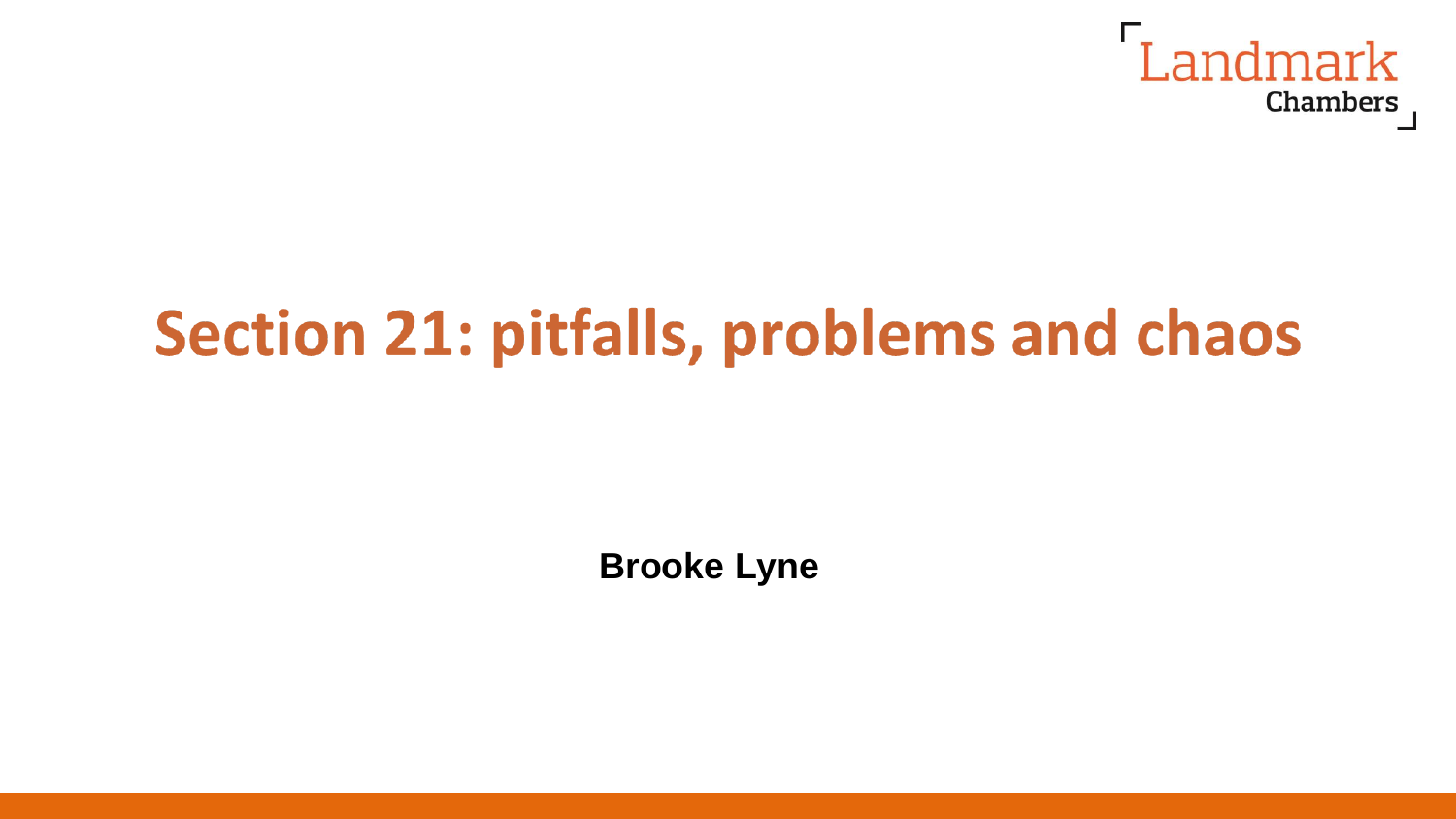#### **Introduction**

Landmark Chambers

• Section 21, Housing Act 1988:

"a court **shall** make an order for possession of the dwelling-house if it is satisfied—

(a) that the assured shorthold tenancy has come to an end and no further assured tenancy (whether shorthold or not) is for the time being in existence, other than an assured shorthold periodic tenancy (whether statutory or not); and

(b) the landlord or, in the case of joint landlords, at least one of them has given to the tenant not less than two months' notice in writing stating that he requires possession of the dwellinghouse."

- No fault eviction a straightforward route to possession?
- Deregulation Act 2015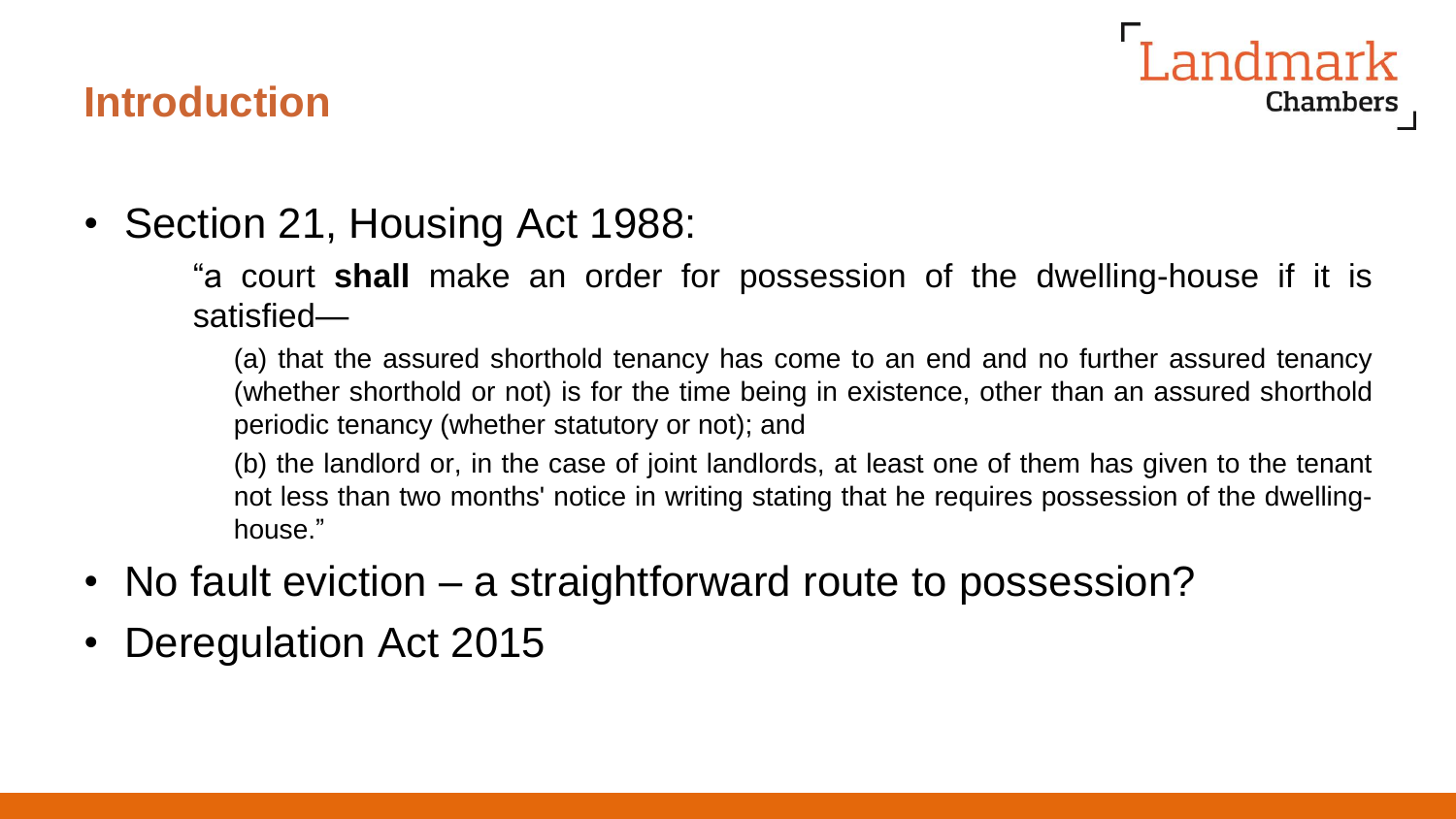#### **Prescribed Form**



- Assured Tenancies and Agricultural Occupancies (Forms) (England) Regulations 2015.
	- Form 6A
	- "substantially to the same effect"
		- *Mannai Investment v Eagle Star* [1997] 2 W.L.R. 945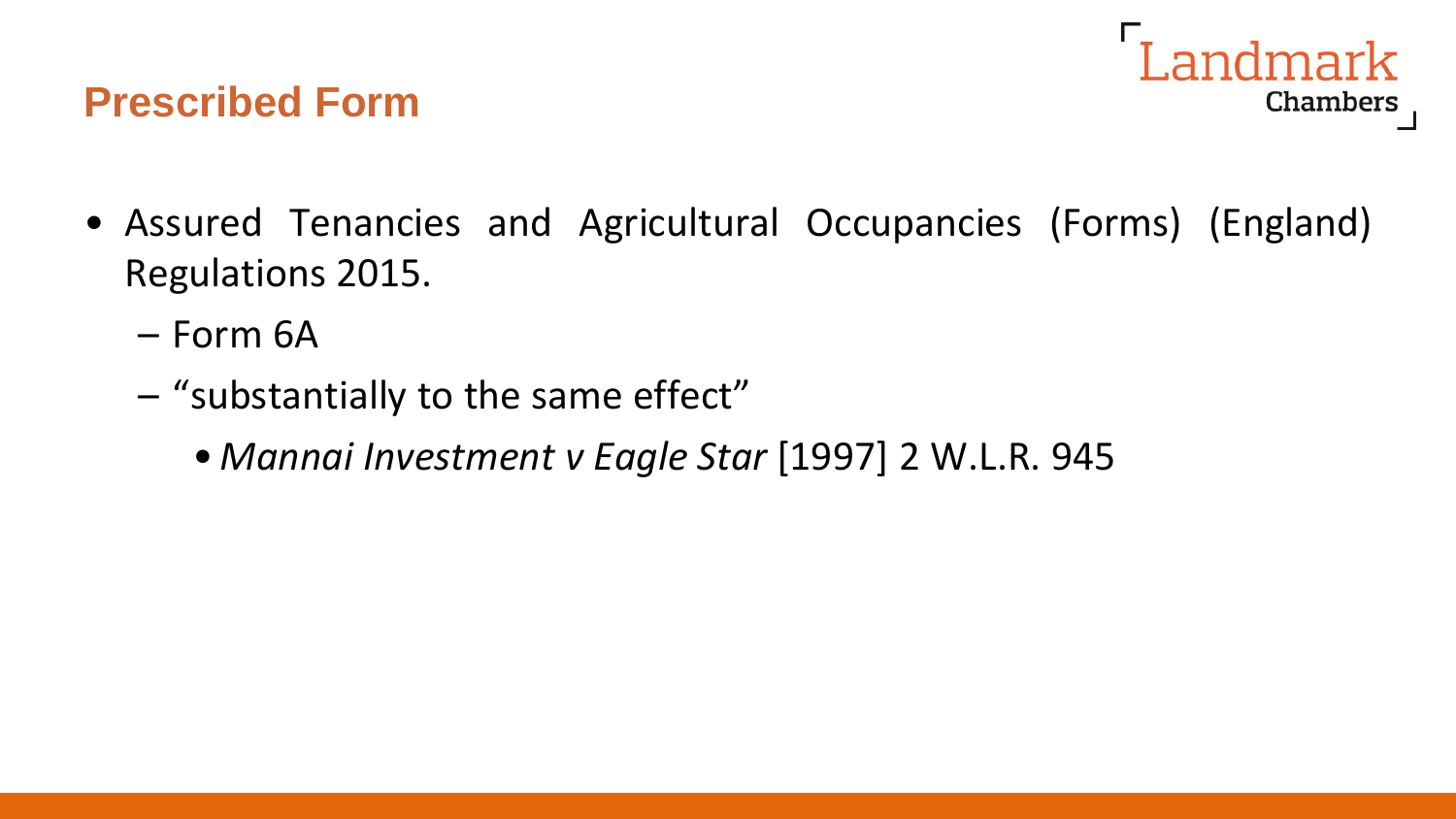# **The Notice**



- Date
	- at least 2 months
- Signature
	- Bali v Manaquel Company Limited, County Court at Central London (HHJ Hand QC), 15th April 2016
- Timing
	- Not during the first four months
	- 6-month "sell-by date"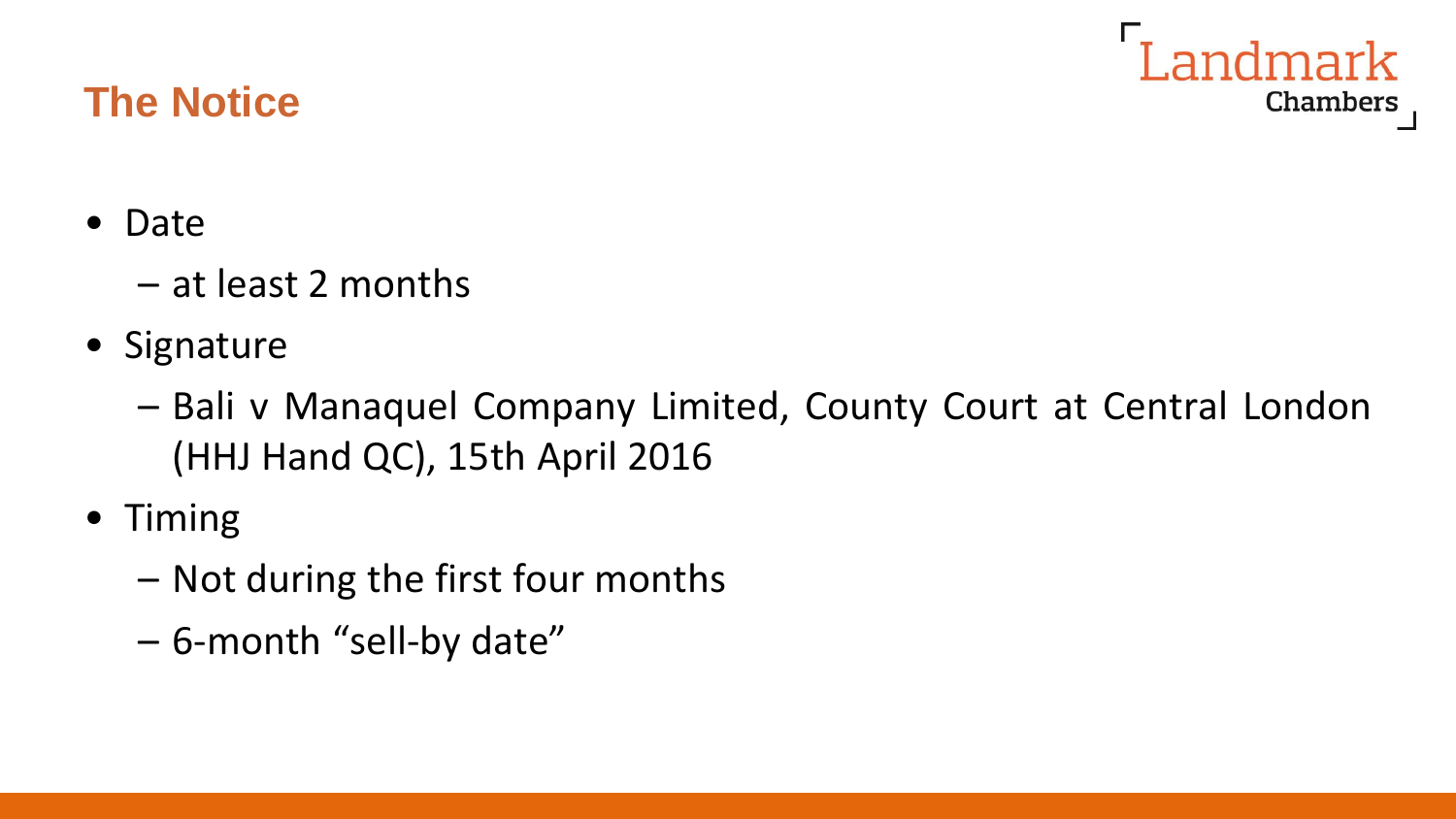

- Section 21A
- Assured Shorthold Tenany Notices and Prescribed Requirements (England) Regulations 2015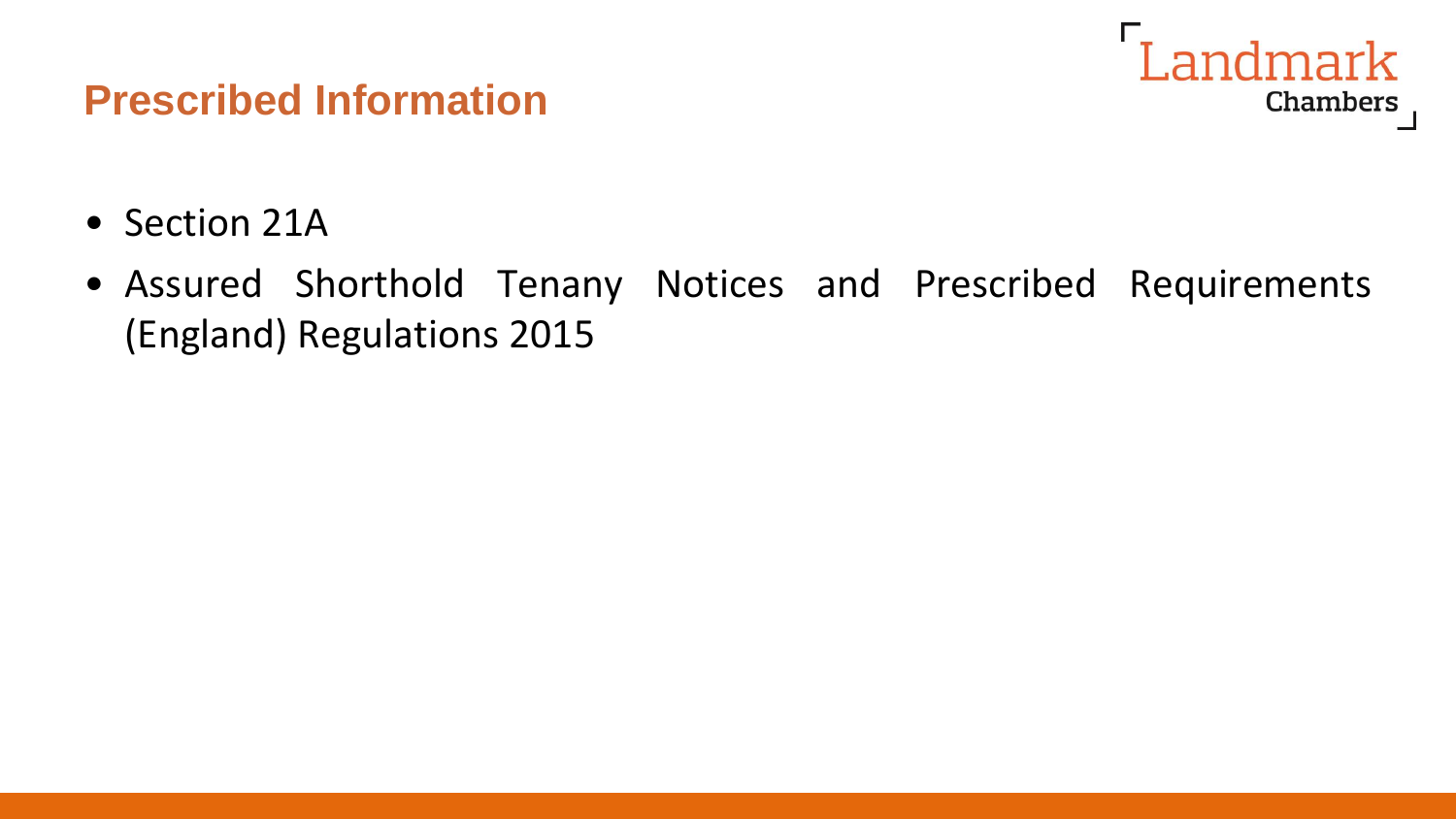- How to Rent booklet
	- To be given at the beginning BUT no apparent consequence for failing to give at the beginning

Chambers

- MUST be given before the s.21 notice is served
- By email?
- Does not apply for registered providers of social housing
- Only applies to tenancies that began after 1 October 2015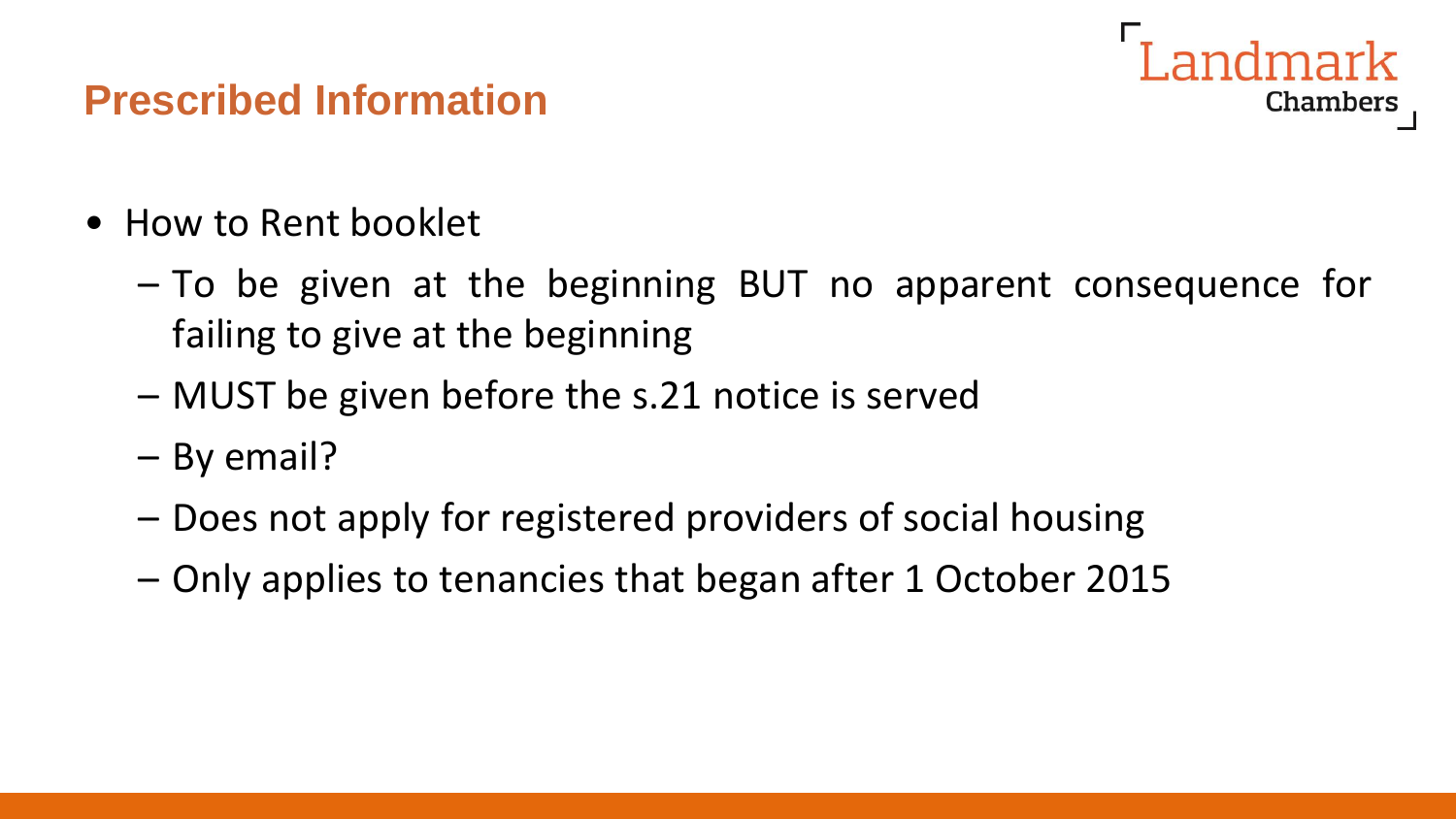

- Energy Performance certificate
	- Energy Performance of Buildings (England and Wales) Regulations 2012, regulation 6(5)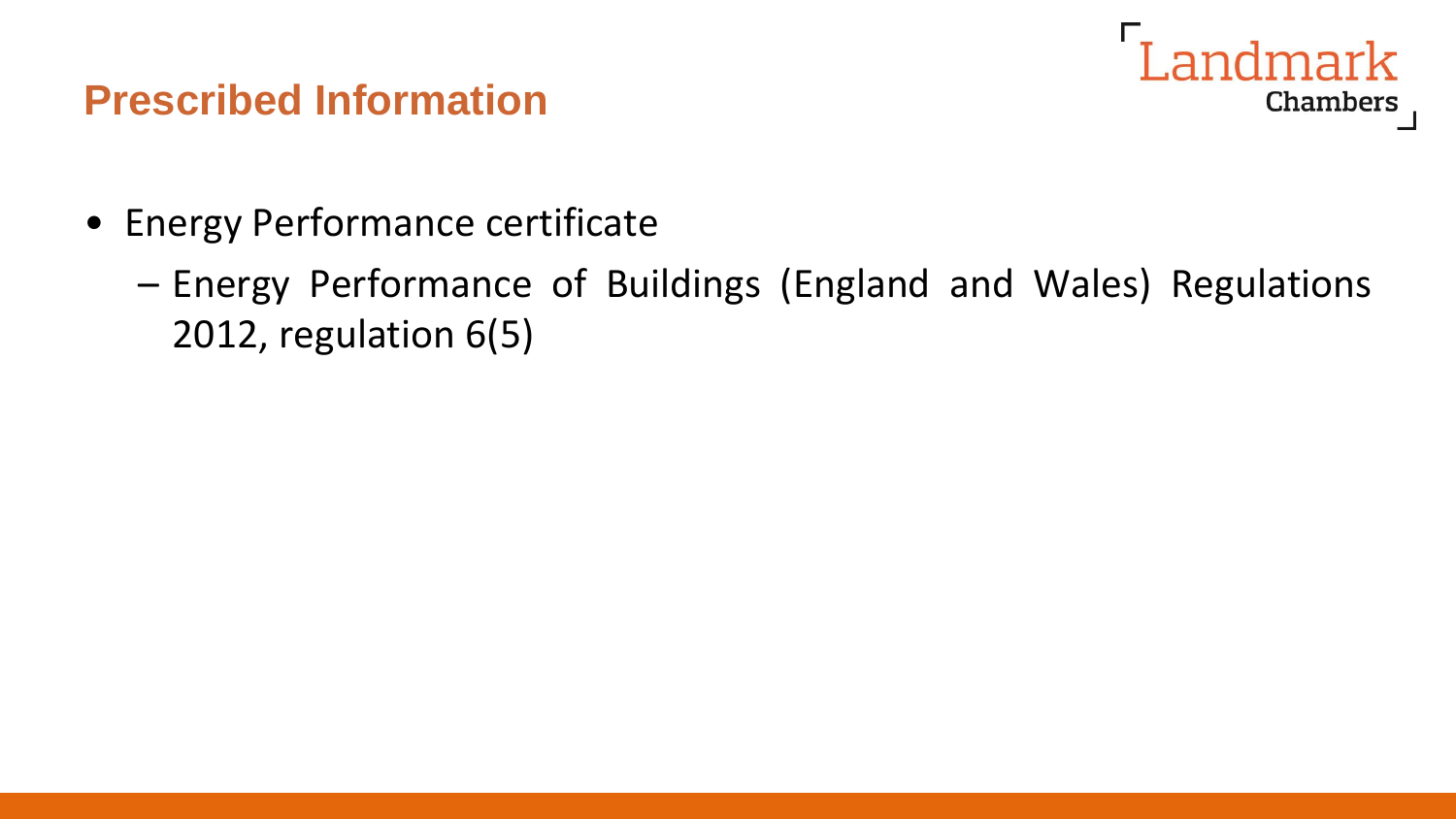

• Gas Safety certificate - Gas Safety (Installation and Use) Regulations 1998, reg.36

"every landlord shall ensure that—

(a) a copy of the record made pursuant to the requirements of paragraph (3)(c) above is given to each existing tenant of premises to which the record relates within 28 days of the date of the check; and

(b) a copy of the last record made in respect of each appliance or flue is given to any new tenant of premises to which the record relates **before that tenant occupies those premises** save that, in respect of a tenant whose right to occupy those premises is for a period not exceeding 28 days, a copy of the record may instead be prominently displayed within those premises."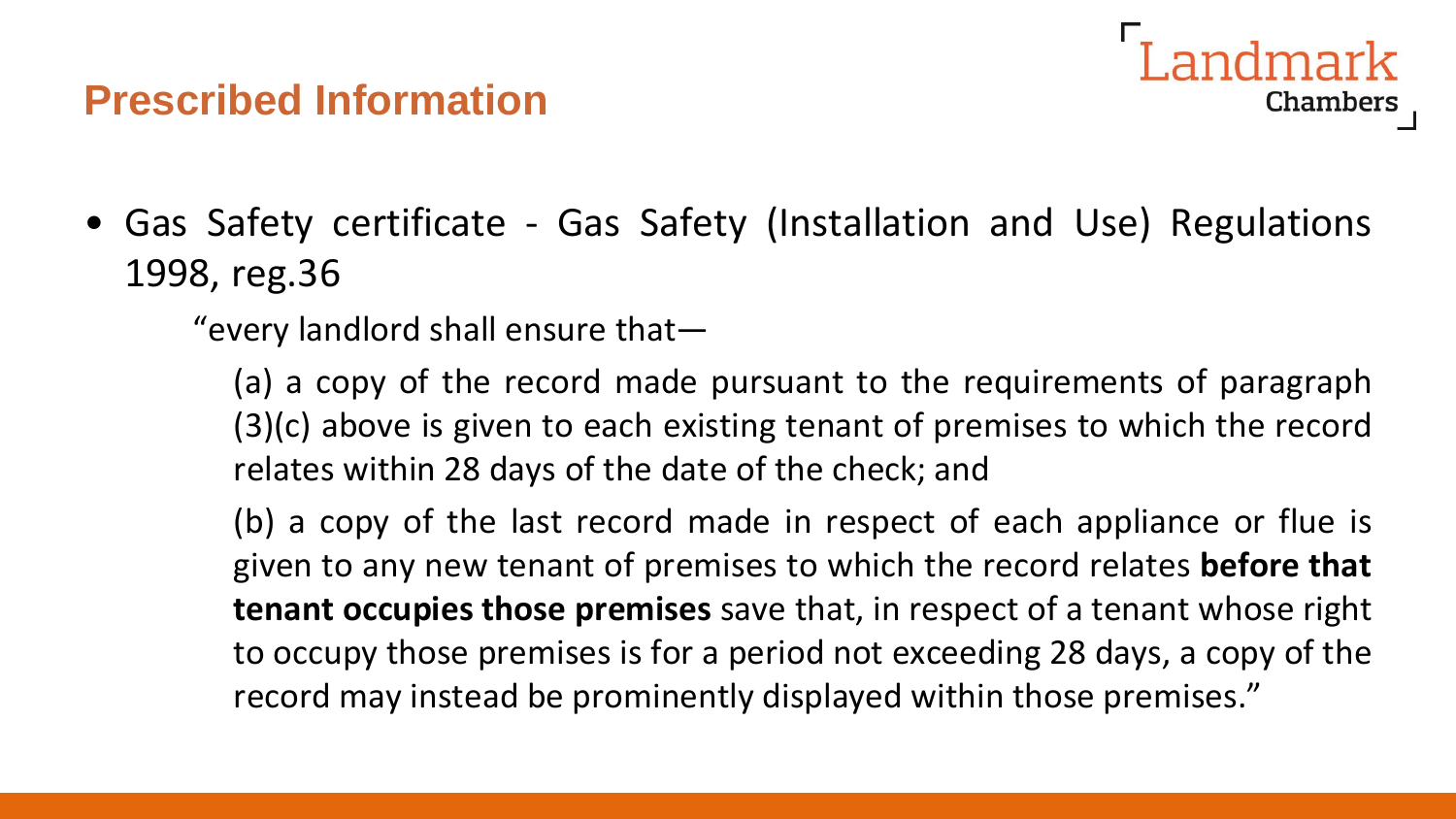

- 28-day period is disapplied
- Once and for all?
	- Caridon Property Ltd v Monty Shooltz, County Court at Central London (HHJ Luba QC), 2 February 2018
	- Rouncefield v Trecarrel House Ltd, County Court at Truro (HHJ Carr), 13 February 2019
		- **Permission sought from CA**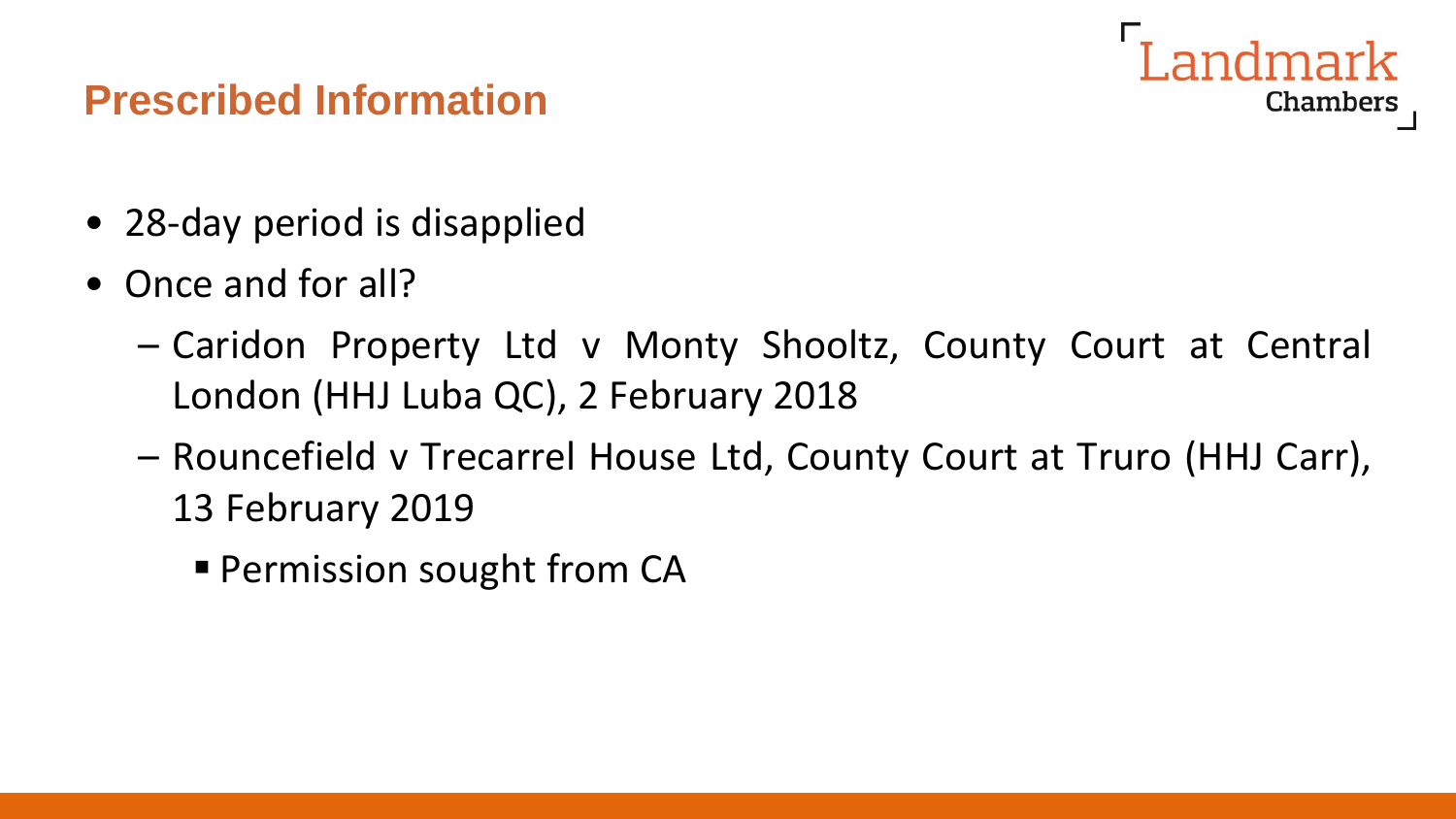

#### **Deposits**

• Housing Act 2004, s.215(1):

"no section 21 notice may be given in relation to the tenancy at a time when the deposit is not being held in accordance with an authorised scheme."

- Tenancy deposits have to be protected in an authorised scheme within 30 days
	- If not protected then you cannot serve a s.21 notice
	- Return it (s.215(2A))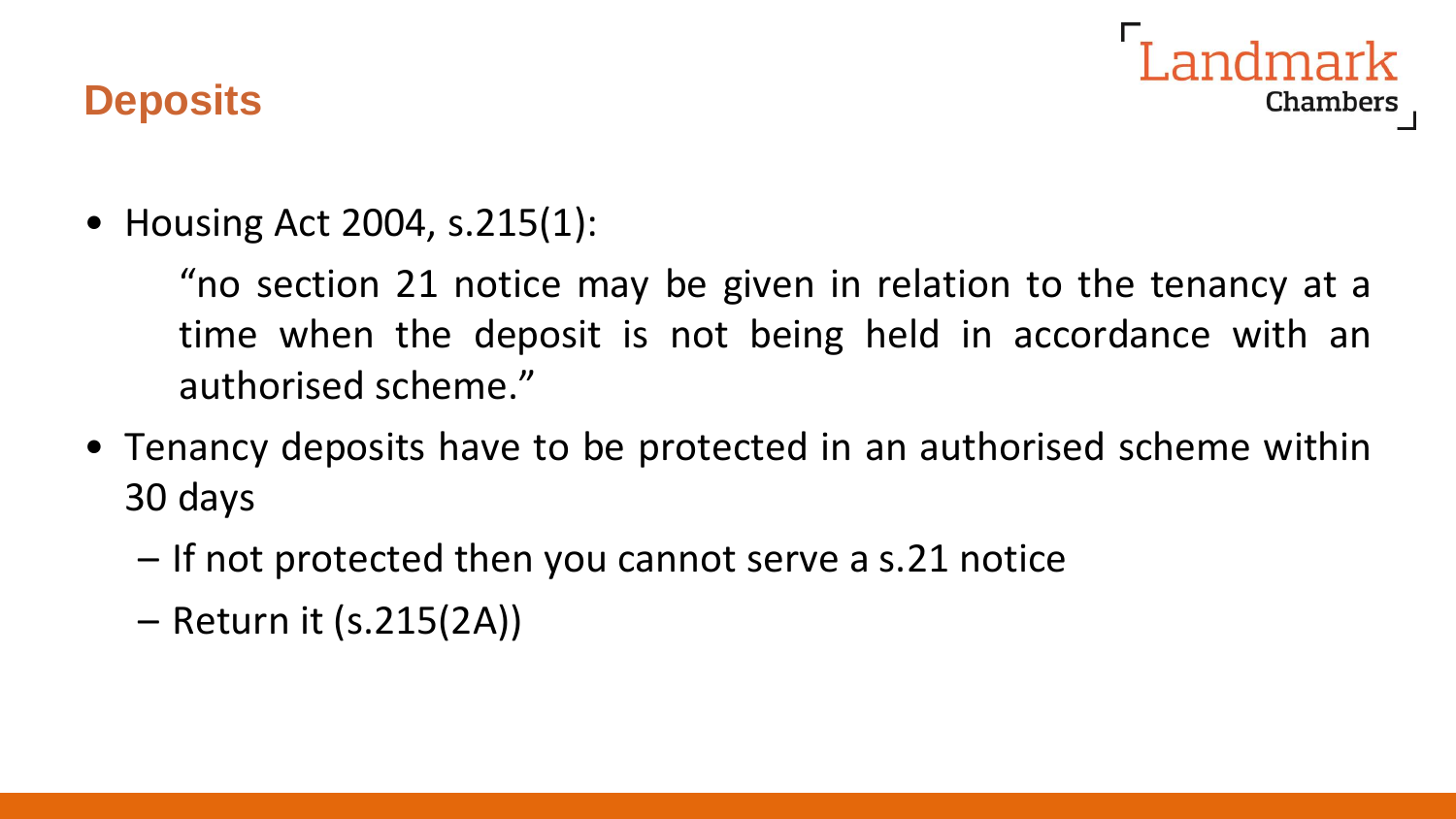### **Deposits**

- Chambers
- The "initial requirements" of the authorised scheme must be complied with within 30 days of the deposit being received
	- Otherwise, return the deposit (s.215(2A))
- Prescribed information must be given to the tenant within 30 days of the deposit being received
	- Late compliance possible
- Sebastiampillai v Parr, County Court at Central London (HHJ Gerald), 11 April 2019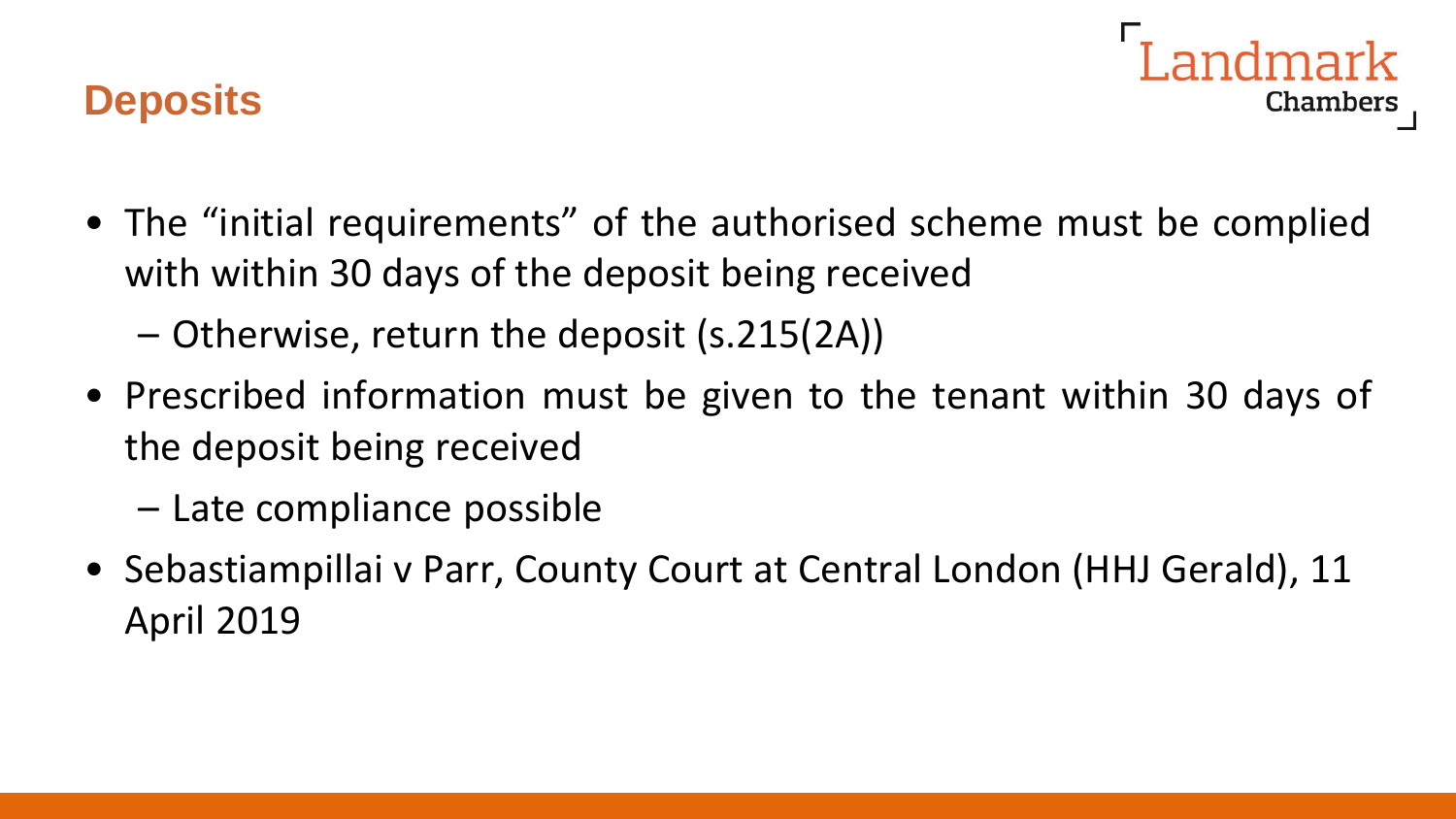### **Property Licences**



- Sections 75 and 98, Housing Act 2004
- A landlord of a premises that are required to be licensed (mandatory, additional or selective) may not serve a s.21 notice so long as the property is unlicensed.
- Apply for licence before serving the s.21 notice.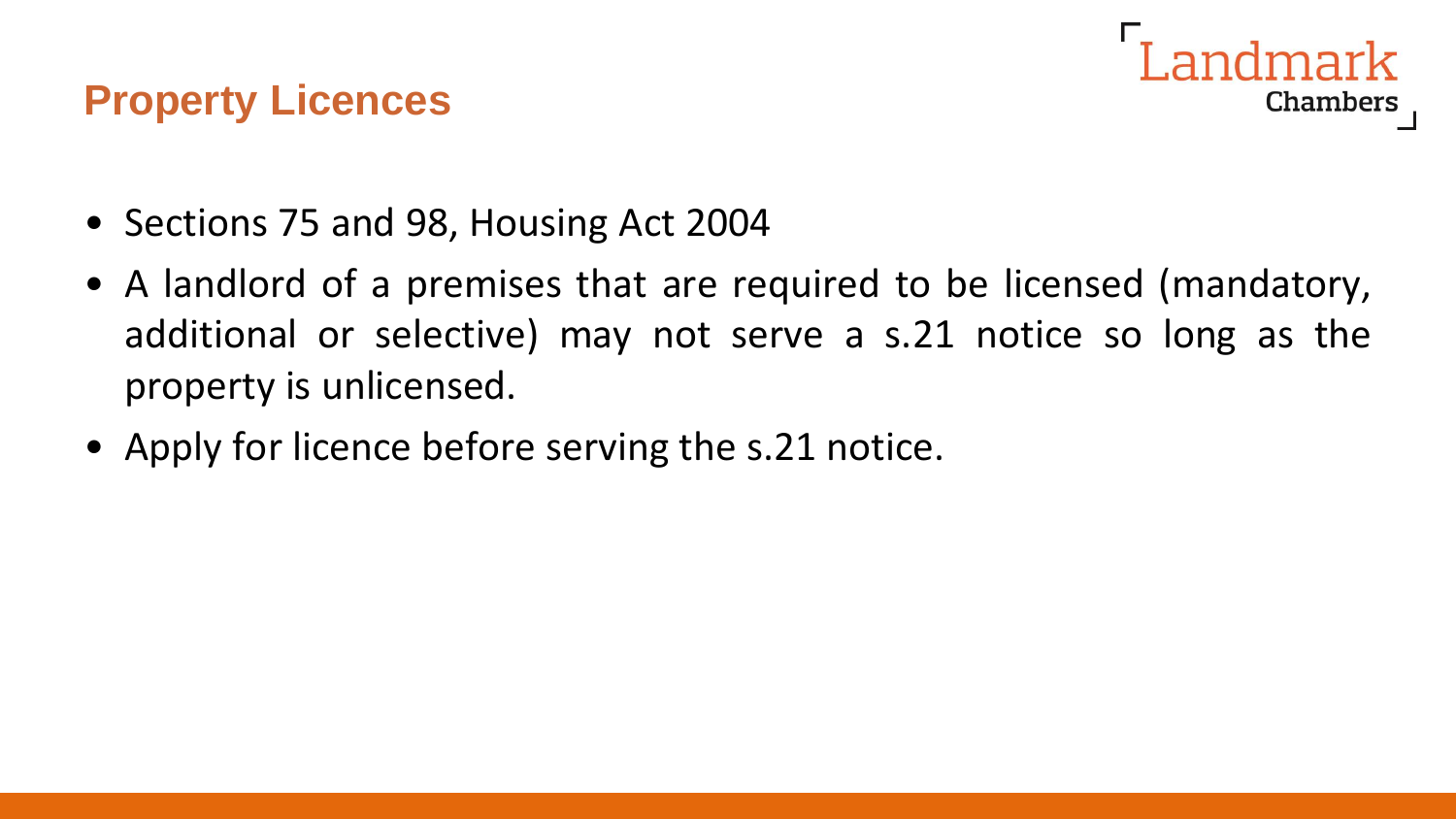# **Retaliatory Eviction**



- Landlord cannot serve a s.21 notice within a period of 6 months from the date of service of a relevant notice
	- Notices under s.11 Housing Act 2004 (improvement notices for category 1 hazards)
	- Notice under s.12 (improvement notices relating to category 2 hazards) or
	- Notice under s.40(7) (emergency remedial action)
- Or, if a tenant complains in writing about the condition of the property AND the landlords does not adequately respond within 14 days AND then LA serves a "relevant notice".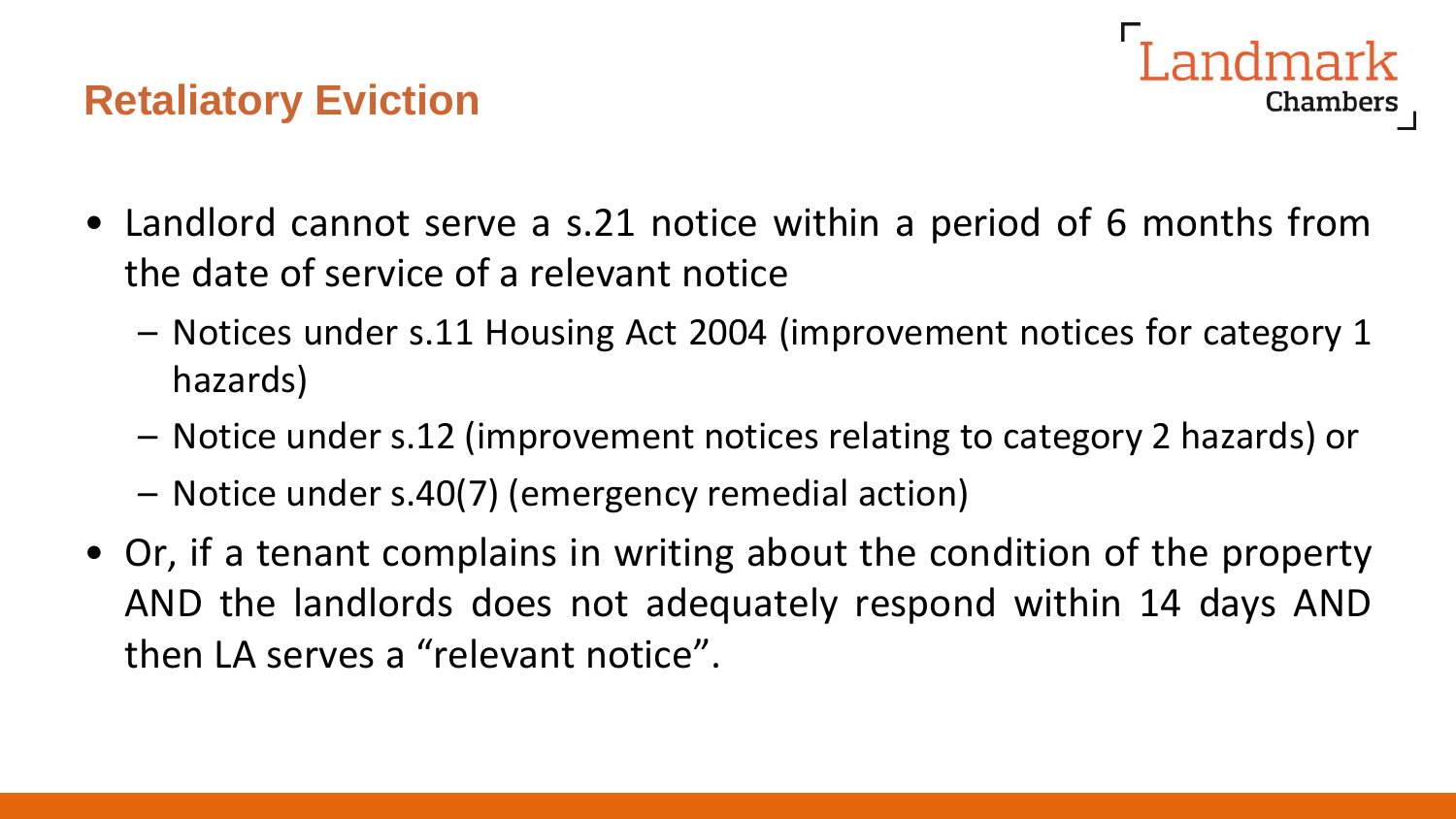#### **Practical Issues**



- Accelerated procedure is it worth it?
- Serve a s.8 notice in the alternative (where possible)
- Check all the requirements before the claim is issued
- Witness statement that deals with **all** of the regulatory requirements
- Where there is problem, consider settlement from an early stage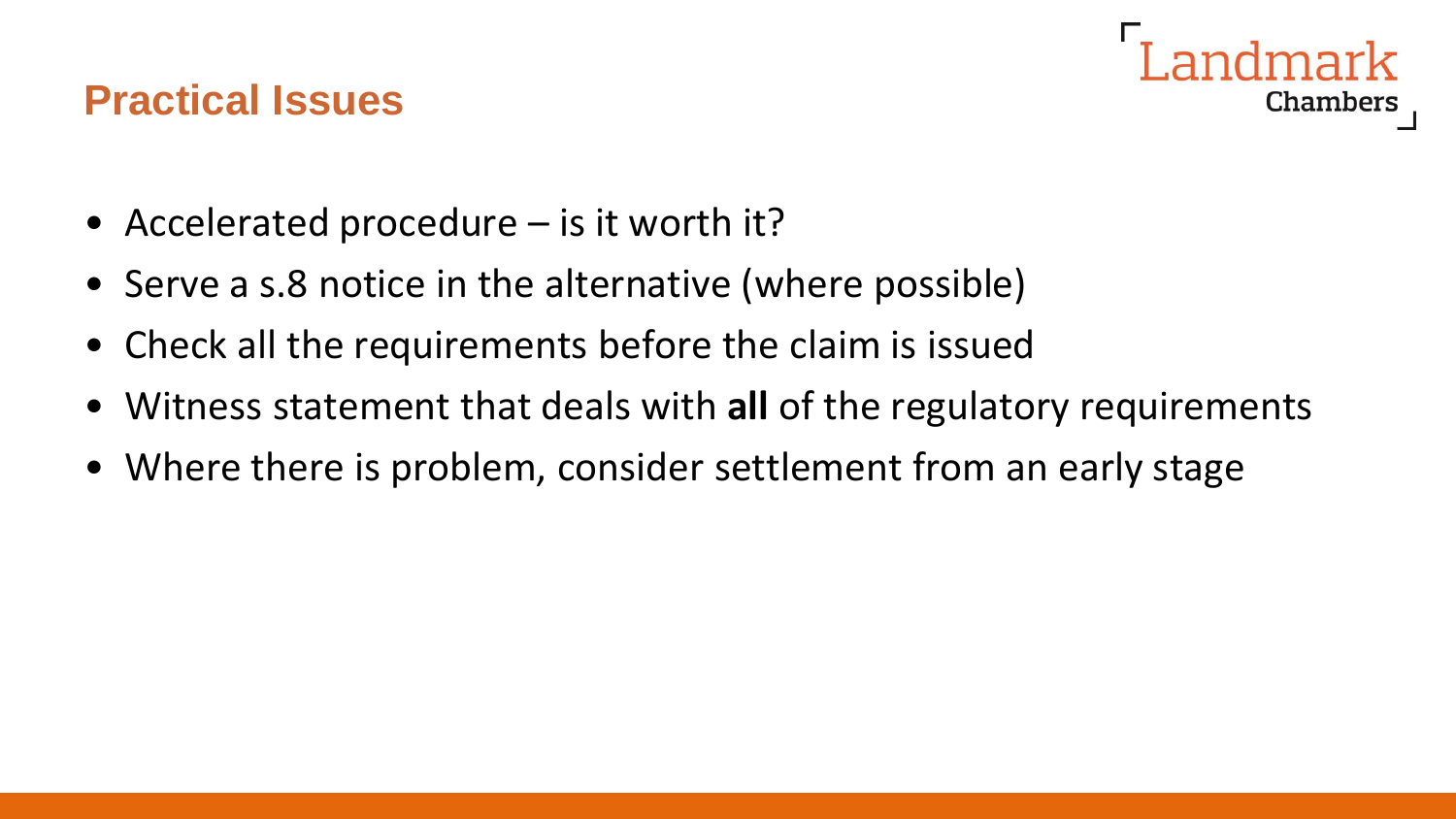# Chambers

# **Costs**

- Fixed costs
	- $-$  CPR 45.1(2)(e)

"the claim is a possession claim under Section II of Part 55 (accelerated possession claims of land let on an assured shorthold tenancy) and a possession order is made where the defendant has neither delivered a defence, or counterclaim, nor otherwise denied liability"

- Contractual right to costs
	- *Chaplair Ltd v Kumari* [2015] EWCA Civ 798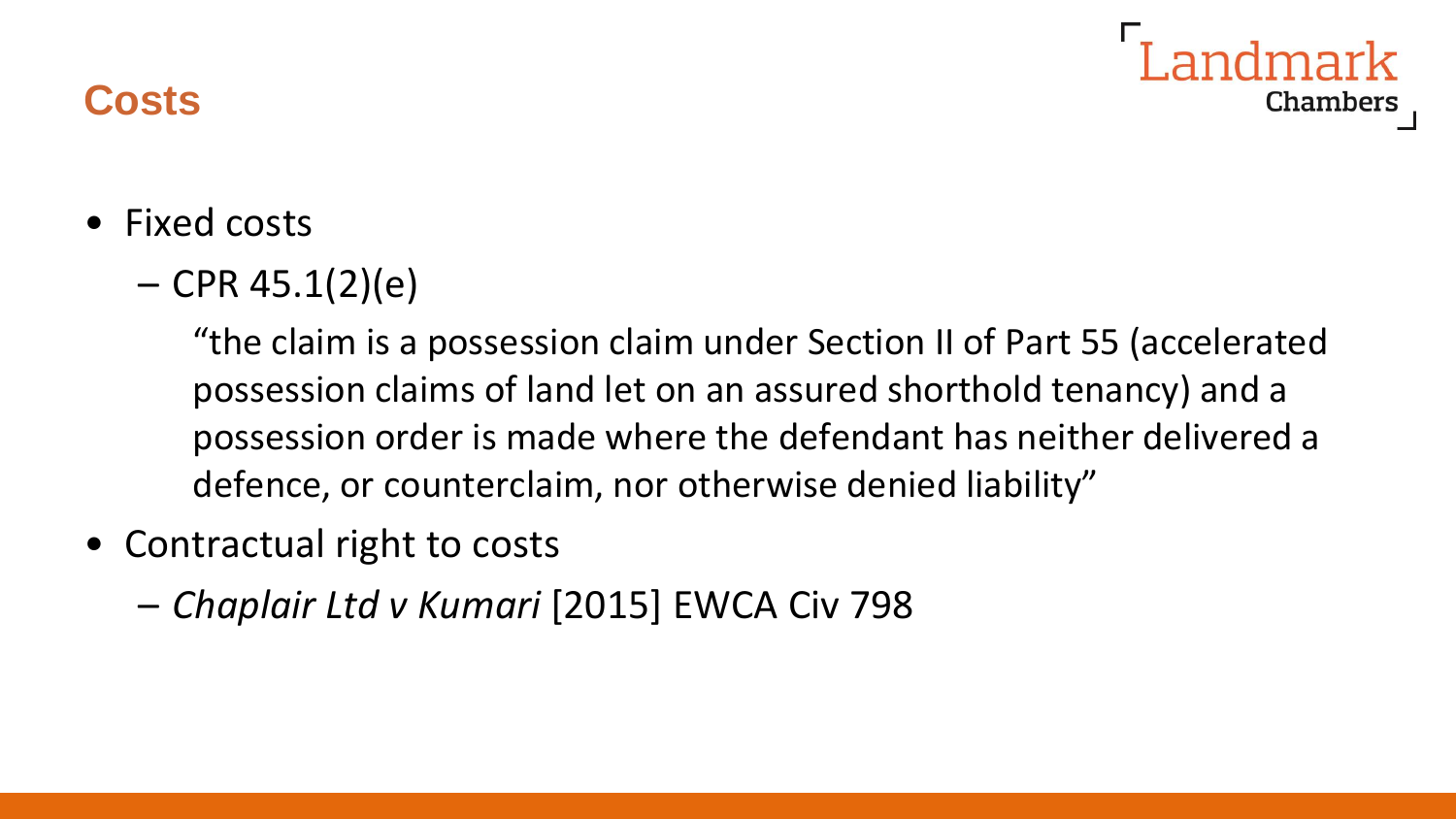# **The End of Section 21?**



• On 15 April 2019 Secretary of State for Housing, Communities and Local Government, James Brokenshire, announced the Government's intention to abolish section 21:

*"By abolishing these kinds of evictions, every single person living in the private rented sector will be empowered to make the right housing choice for themselves not have it made for them. And this will be balanced by ensuring responsible landlords can get their property back where they have proper reason to do so."*

- Consultation
- Policy of both of the main parties